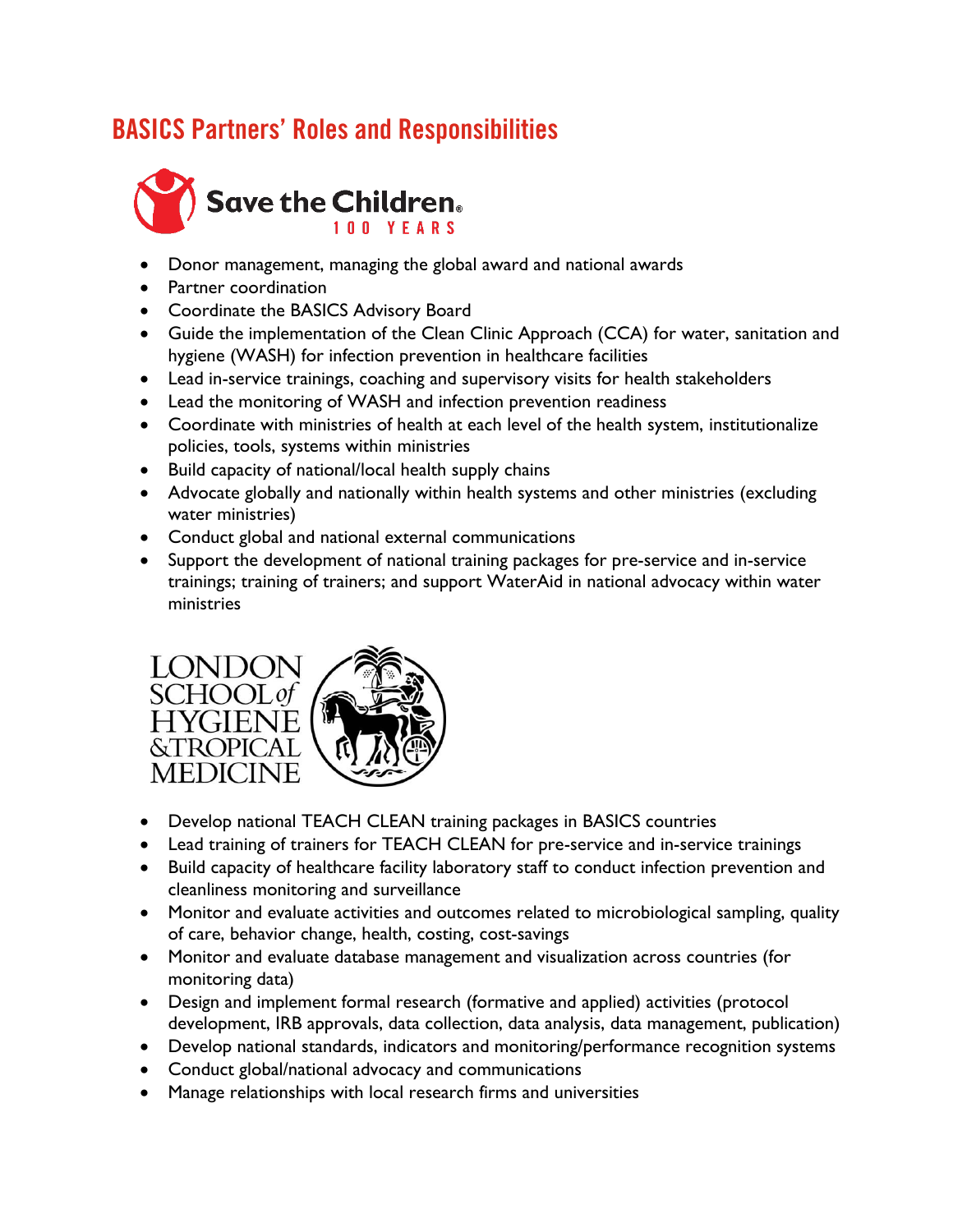Contribute to routine program reports, publications, materials and other documentation and national/global dissemination opportunities



 Direct implementation of water, sanitation and hygiene (WASH) infrastructure construction and rehabilitation in healthcare facilities as required

 Build capacity of national/local government and local stakeholders on operation/maintenance of WASH infrastructure and supply chain management

 $\bullet$  In-service trainings, coaching and supervision visits for WASH stakeholders (cleaners, maintenance staff, staff who conduct water testing)

 Coordinate with ministries of water, sanitation and hygiene (or equivalent)

 Coordinate with municipal/district government on the provision, maintenance and repair of WASH services

- Lead global/national advocacy and communications within the WASH sector
- Develop national standards, indicators and monitoring/performance recognition systems
- Monitor WASH and infection prevention readiness in healthcare facilities
- Contribute to routine program reports, publications, materials and other documentation and national/global dissemination opportunities



- Manage procurement and shipping of Highlight products
- Provide Highlight demonstrations to ministries of health and other stakeholders
- Incorporate Highlight training methods within pre-service and in-service trainings of the TEACH CLEAN trainings package
- Provide technical assistance on consultations of chlorine/cleaning product quality and supply chains to ministries of health and their partners
- Build the capacity of healthcare facility laboratory staff to conduct routine infection risk testing and evaluate cleaning/disinfection quality
- Provide technical assistance to the partnership and/or local partners (governments/other stakeholders) as opportunities arise
- Build the capacity of healthcare facility laboratory staff to conduct outbreak and antimicrobial resistance surveillance monitoring as opportunities arise
- Provide technical assistance during infection outbreaks in partner countries as required
- Contribute to routine program reports, publications, materials and other documentation and national/global dissemination opportunities
- Develop national standards, indicators and monitoring/performance recognition systems
- Develop national training packages for pre-service and in-service trainings